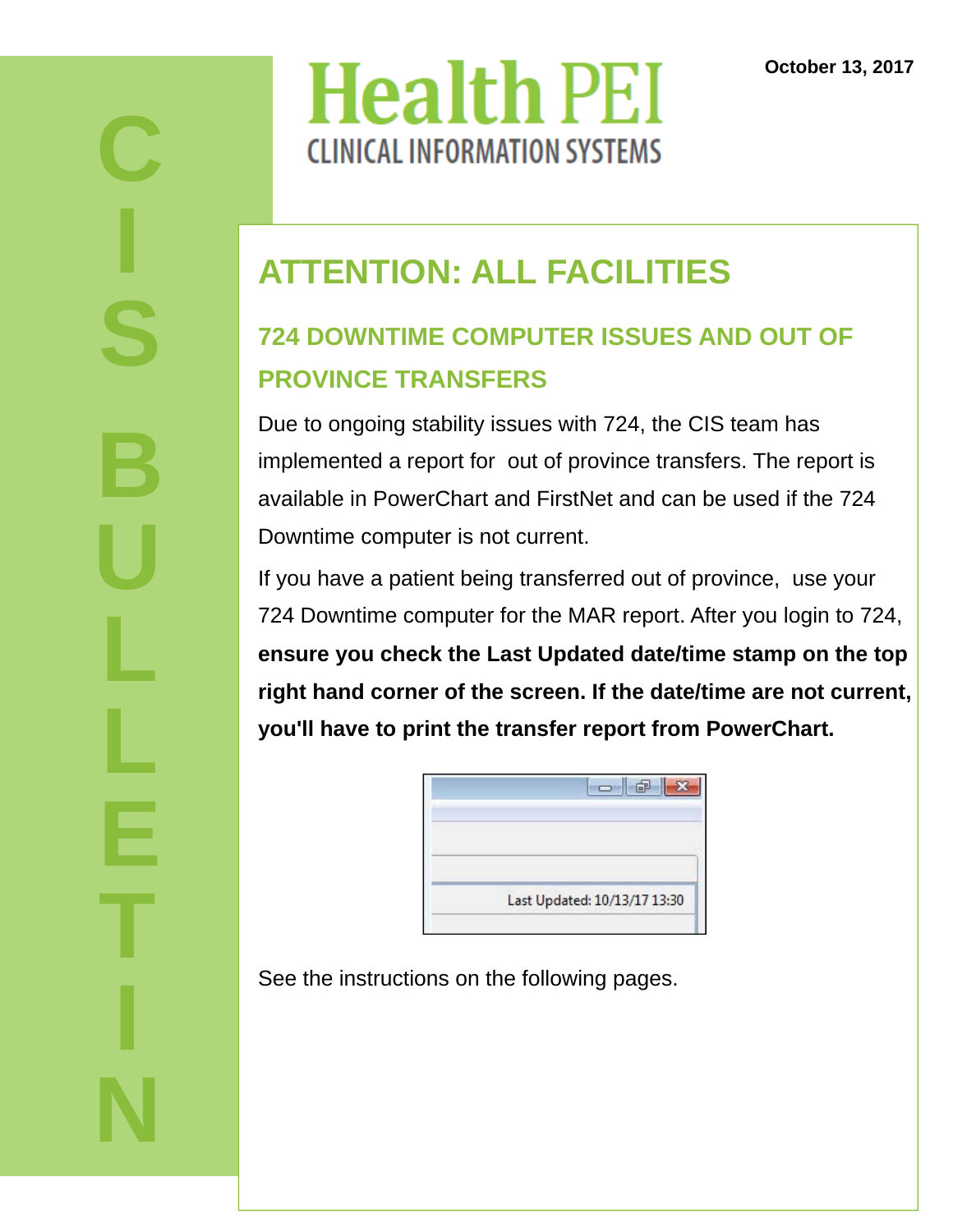### **Health PEI CLINICAL INFORMATION SYSTEMS**

**Printing the Out of Province Transfer MAR from the Batch Report Tool (PowerChart & FirstNet)** 

1. Click the Batch Report Icon on the main toolbar in the chart (see below)

| ZZ TEST, OEH 3 THREE - 010200186 Opened by Test, Nurse, RN<br>Task Edit View Patient Chart Links Navigation Help                                                                                                                                                |                                                                                                                                                                                                                                                                                            |                                                                                                                  | Click the down arrow to display<br>additional icons. Select Batch Report.                         | $\Box$ $\Box$                                      |
|-----------------------------------------------------------------------------------------------------------------------------------------------------------------------------------------------------------------------------------------------------------------|--------------------------------------------------------------------------------------------------------------------------------------------------------------------------------------------------------------------------------------------------------------------------------------------|------------------------------------------------------------------------------------------------------------------|---------------------------------------------------------------------------------------------------|----------------------------------------------------|
| Patient Lists Scheduling Scheduling Bischarge Readiness Dashboard     2   C Intranet C DIS C Micro Guidelines C IV Manual C King Guide C Pott                                                                                                                   |                                                                                                                                                                                                                                                                                            |                                                                                                                  |                                                                                                   |                                                    |
| Mexical Different Product Difference of AdHoc 2. PM Conversation + D. Depart La Communicate + @ Medical Record Request Concurrents (@ Scheduling Appointment Book ApPatient Product Inquiry & Collections Inquiry                                               |                                                                                                                                                                                                                                                                                            |                                                                                                                  |                                                                                                   |                                                    |
| ZZ TEST, QEH ×                                                                                                                                                                                                                                                  |                                                                                                                                                                                                                                                                                            |                                                                                                                  | $\leftarrow$ List $\rightarrow$                                                                   | <b>Execent</b> -<br><b>Batch Report</b>            |
| <b>ZZ TEST. OEH 3 THREE</b><br>Inpatient [2017-Jan-30 09:55 - < No - Discharge date>]                                                                                                                                                                           | Sex:Male<br>Age:66 years<br>DOB:1951-Jun-10                                                                                                                                                                                                                                                | MRN:010200186                                                                                                    | Loc:Unit 3 QEH; 305; 1<br>** Allergies **                                                         | ARO:<br>Add or Remove Butter<br><b>RESUS:</b>      |
| PharmNet: Batch Report<br>柵<br>Task<br><b>Edit</b><br>View<br>Help                                                                                                                                                                                              | Nurses must choose the option of<br><b>Out of Province Transfer MAR</b>                                                                                                                                                                                                                    |                                                                                                                  |                                                                                                   | $\mathbf{R}$<br>$\Box$<br>$\overline{\phantom{0}}$ |
| <b>R<sub>C</sub></b> Batch Reports<br>P <sub>x</sub> CM 7-day cMAF<br><b>By Out of Province Transfer MAR</b><br>P <sub>x</sub> PE Home 7-day cMAR - 5362<br>P <sub>x</sub> Self Medication 24hr cMAR -<br>a. Pick vour facility<br><b>b.</b> Search the patient | Batch name:<br>Out of Province Transfer MAR<br>Description:<br>Out of Province Transfer MAR<br><b>Batch Information</b><br>Batch type:<br>$\Rightarrow$<br>o<br>Start date offset:<br>24<br>Report will qualify for:<br>2017-Oct-13<br>Date range from:<br>2017-Oct-13<br>#2<br>Date range | Medication Administration R<br>(Today)<br>hr<br>0000<br>2359                                                     | 57336163<br><b>MAR</b><br>PreQual script:<br>beginning at: 0000                                   | $\triangle$ ending at: $2359$                      |
|                                                                                                                                                                                                                                                                 | <b>*Patient Selection</b><br><b>Nursing Station</b><br><b>O</b> Patient<br><b>Prince County Hospital</b><br>Facility:<br>Name:<br><b>Find Patient</b><br>Select NS<br><b>Dispense Categories</b>                                                                                           | <b>Order Types</b><br><b>V</b> Medication<br>$\sqrt{ }$ Intermittent<br><b>V</b> Continuous<br><b>Stop Types</b> | <b>Order Status</b><br><b>Discontinued for</b><br>$\Omega$<br>V Suspended<br>Time Range Refers To |                                                    |
|                                                                                                                                                                                                                                                                 | <b>BULK</b><br>ONCOLOGY IV_CONT<br>ONCOLOGY MED<br><b>ONCOLOGY IV INT</b><br><b>Dispense Categories</b>                                                                                                                                                                                    | V Soft Stop<br>٠<br>$\sqrt{ }$ Hard Stop<br>V Physician Stop                                                     | <b>Admin Times</b>                                                                                |                                                    |
|                                                                                                                                                                                                                                                                 | <b>Output Options</b><br>Medication Administration Report - PEI<br>Format:                                                                                                                                                                                                                 |                                                                                                                  | <b>O</b> Report<br>"Printer: (None)                                                               | C Label<br>٠                                       |
| $\rightarrow$<br>m                                                                                                                                                                                                                                              | <b>Status</b><br><b>O</b> Active<br>nactive                                                                                                                                                                                                                                                |                                                                                                                  | Run                                                                                               | Save<br>Cancel                                     |

#### 2. In the Patient Section:

| <b>*Patient Selection</b><br>C Nursing Station |           | C Patient           |  |  |  |
|------------------------------------------------|-----------|---------------------|--|--|--|
| Facility:                                      |           |                     |  |  |  |
| Name:                                          |           |                     |  |  |  |
|                                                | Select NS | <b>Find Patient</b> |  |  |  |

- a. Next, choose your **Facility** from the Drop Down Menu.
- b. Enter the **first few letters of the patient's name** (you will be able to enter the MRN on the next screen for a more specific search in the next step)
- c. Click **"Find Patient"** and an Encounter Search Window will appear, as shown on